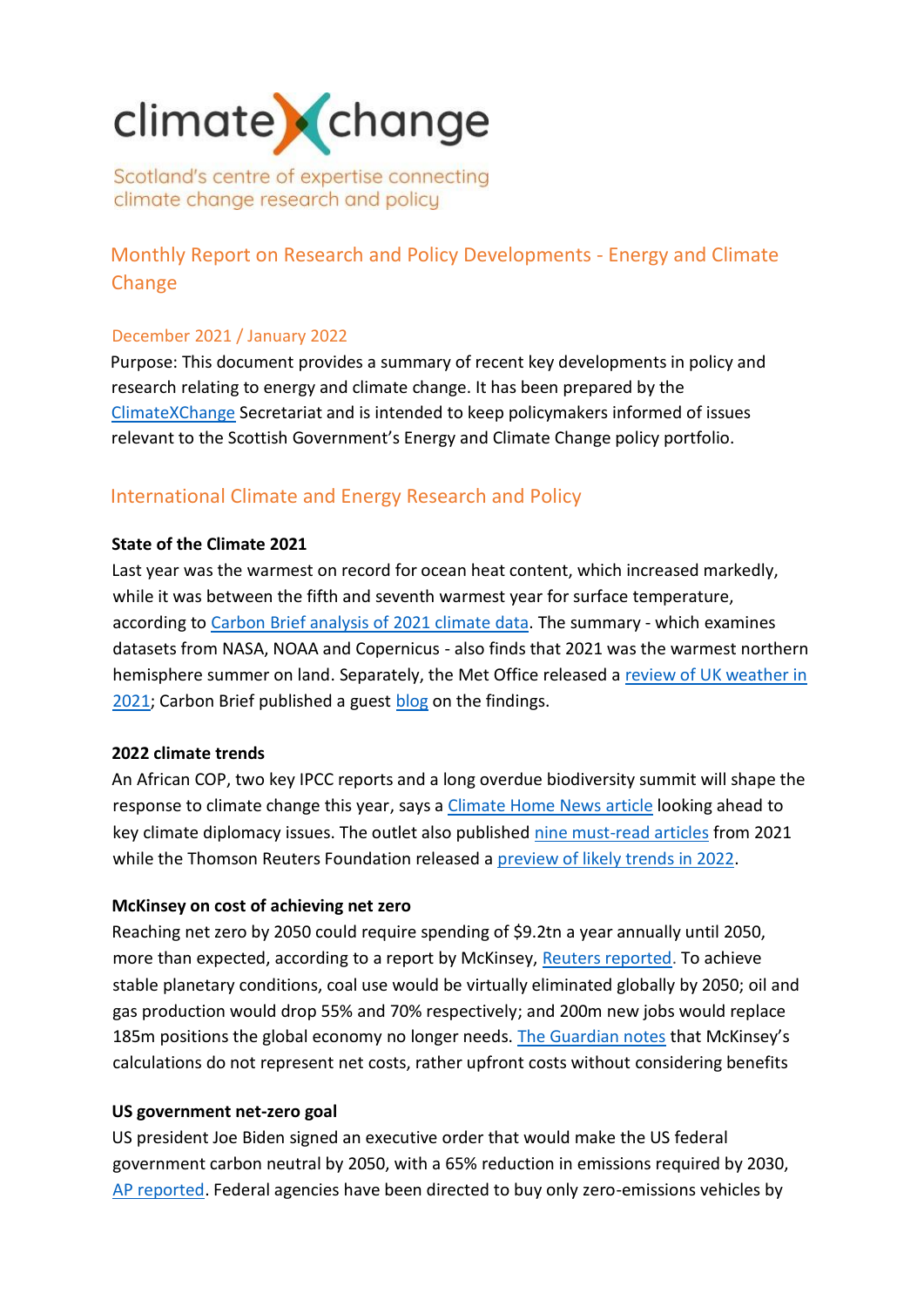2035, to make their buildings zero emissions by 2045, and to buy only clean electricity by 2030.

# **Exxon pledge**

Exxon has pledged to cut emissions from its operations to net zero by 2050, a move the [FT](https://www.ft.com/content/2aca4b93-aae2-40ea-a1be-9fcb6e4085c9) [described](https://www.ft.com/content/2aca4b93-aae2-40ea-a1be-9fcb6e4085c9) (paywall) as a 'big step for the oil major'. The move follows the replacement of three Exxon directors and the company's pledge to invest \$15bn to cut emissions over six years. However, the goal does not cover scope 3 emissions from customers using the fossil fuels.

# **Hydrogen raw materials**

Key raw materials needed for most types of clean hydrogen production could become scarce and much more expensive, according to Germany's Federal Institute for Geosciences and Natural Resources (BGR), [Euractiv reported.](https://www.euractiv.com/section/energy/news/metals-needed-for-hydrogen-production-could-get-scarce-german-authority-warns/C:/Users/v1vmarsh/Desktop/Metals%20needed%20for%20hydrogen%20production%20could%20get%20scarce,%20German%20authority%20warns%20–%20EURACTIV.com) In a [report](https://www.deutsche-rohstoffagentur.de/DERA/DE/Downloads/DERA%20Themenheft-01-22.pdf;jsessionid=CEF4AF826D5E40112BEA2B4A96D3ED40.1_cid331?__blob=publicationFile&v=2) (in German), BGR said the greatest risks related to iridium and scandium; by 2040, demand for scandium is set to increase more than two-fold and for iridium five-fold, compared to 2018 levels. The metals are used in proton-exchange membrane (PEM) electrolysers which are a favoured technology for producing green hydrogen from renewable electricity.

# **Carbon border adjustment**

Harmonised carbon pricing across borders is hard to achieve as carbon leakage can reduce the cost-effectiveness of unilateral approaches to reduce global emissions. A new [paper,](https://www.nature.com/articles/s41558-021-01250-z) published in *Nature Climate Change*, reviews the potential environmental and economic impact of border carbon adjustments. It finds that the viability of border carbon adjustment schemes can be substantially reduced by legal and practical implementation constraints. However, [a report](https://cps.org.uk/research/levelling-up-and-zeroing-in/) from the Centre for Policy Studies, [covered in The Independent,](https://www.independent.co.uk/climate-change/news/carbon-border-tax-cps-emissions-b1991038.html) said a UK carbon border tax would help reduce [pollution](https://www.independent.co.uk/topic/pollution) and level up the [economy.](https://www.independent.co.uk/topic/economy)

#### **Ocean carbon removal potential**

The National Academies of Sciences, Engineering and Medicine has urged the US government to step up its research into ocean carbon removal and capitalise on oceans' size and carbon storage capacity[, Reuters reported.](https://www.reuters.com/markets/commodities/oceans-hold-promise-climate-fighting-carbon-sinks-researchers-2021-12-08/) In a [report,](https://www.nap.edu/catalog/26278/a-research-strategy-for-ocean-based-carbon-dioxide-removal-and-sequestration) the academies outline six options for enhancing ocean carbon uptake, such as making the seas less acidic with minerals or jolts of electricity; adding phosphorous or nitrogen to spur plankton growth; and creating massive seaweed farms. The report recommends a \$1bn research programme over the next decade since the costs and environmental risks remain uncertain.

# UK Climate and Energy Research and Policy

#### **Windfarm developments**

The Scottish Government is in line for a windfall of almost £700m after the largest ever auction of the country's seabed plots attracted high bids from developers of next-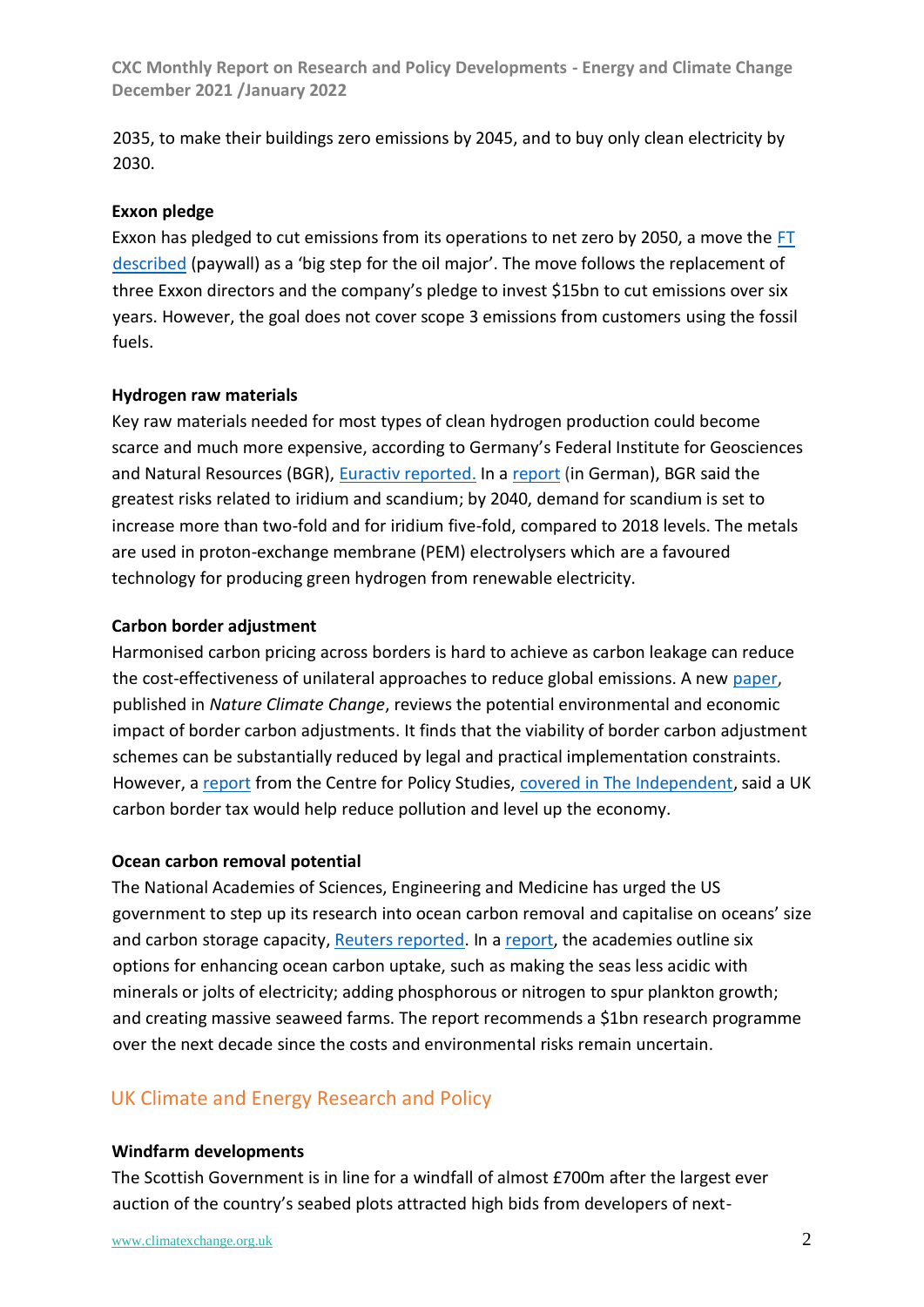generation windfarms, the [Guardian reported.](https://www.theguardian.com/business/2022/jan/17/scottish-government-windfarm-auction-scottish-power-shell-bp-sse) [Crown Estate Scotland awarded](https://www.crownestatescotland.com/news/scotwind-offshore-wind-leasing-delivers-major-boost-to-scotlands-net-zero-aspirations) leases to 17 projects which could generate 25GW of capacity and power, the equivalent of 23m UK homes a year. The capacity of the windfarms, planned for development over the next 10 years, will be more than double the UK's existing 10GW of offshore wind, and equal Europe's current combined capacity. Separately, [EDF said](https://www.edfenergy.com/media-centre/news-releases/edf-renewables-uk-partners-dp-energy) it had formed a joint venture with DP Energy to develop a 1GW windfarm - set to be the world's largest floating offshore wind facility - in English and Welsh waters of the Celtic Sea. The Conversation, meanwhile, published [an article](https://theconversation.com/to-harness-the-north-sea-winds-we-must-understand-its-complicated-seabed-geology-173710) on the importance of understanding seabed geology for windfarm installation.

# **UK climate risk**

The UK Government's third five-yearl[y climate change risk assessment](https://www.gov.uk/government/news/government-publishes-uks-third-climate-change-risk-assessment) warns that, on current global heating trajectories, climate change will cost the UK economy up to £20bn a year by 2050. Damage to the UK's food production and to infrastructure, from extreme weather, and [the](https://www.theguardian.com/environment/2022/jan/17/climate-crisis-1-percent-a-year-off-uk-economy-by-2045) risks of flooding, are all likely to cost more than £1bn a year each, the [Guardian noted.](https://www.theguardian.com/environment/2022/jan/17/climate-crisis-1-percent-a-year-off-uk-economy-by-2045) The Climate Change Committee ['strongly welcomed'](https://www.theccc.org.uk/2022/01/17/ccc-welcomes-government-report-assessing-uk-climate-risk/) the assessment – which looks at 61 potential risks and opportunities - saying it aligned closely with its independent conclusions. The [i newspaper](https://inews.co.uk/news/environment/cop26-planet-warm-4c-by-2100-climate-summit-pledges-1406250) covered the Met Office and University of Exeter [analysis,](https://www.exeter.ac.uk/news/research/title_893190_en.html) which informed the risk assessment.

#### **UKERC energy models series**

UKERC has issued the fourth and final [policy brief](https://d2e1qxpsswcpgz.cloudfront.net/uploads/2021/12/UKERC_BN_Energy-Modelling_Decision-making.pdf) in its survey of UK energy models. The brief looks at: model inputs and outputs, the diversity of policy options that models aim to address, their application to policy issues, their use to support key policy and industrial decisions, the frequency of application, model 'customers', and academic outputs. The first brief explored the [UK energy modelling landscape;](https://ukerc.ac.uk/publications/the-modelling-landscape) the second the [strengths and](https://ukerc.ac.uk/publications/modelling-strengths-weaknesses)  [weaknesses of UK energy models;](https://ukerc.ac.uk/publications/modelling-strengths-weaknesses) and the third the construction, maintenance and [transparency of energy models.](https://ukerc.ac.uk/publications/modelling-construction-transparency/)

# **Electric cars**

Monthly sales of electric cars in the UK doubled late last year, bringing the total share accounted for by battery-powered electric vehicles to 19% in the UK, [the Guardian](https://www.theguardian.com/business/2021/dec/06/electric-vehicle-boom-fuels-rise-in-uk-new-car-sales)  [reported.](https://www.theguardian.com/business/2021/dec/06/electric-vehicle-boom-fuels-rise-in-uk-new-car-sales) Some 22,000 pure electric vehicles were registered in November, up from 10,345 in the same month in 2020. However, [research from the Society of Motor Manufacturers](https://www.smmt.co.uk/2021/11/car-charging-point-numbers-fall-behind-as-plug-in-vehicles-surge/) [and Traders](https://www.smmt.co.uk/2021/11/car-charging-point-numbers-fall-behind-as-plug-in-vehicles-surge/) (SMMT) found that only one charging point is being installed for every 52 cars sold. A north-south divide is also emerging with stronger sales in more affluent regions such as south-east England where 'early adopters' had driveways with their own chargers, [the FT](https://www.ft.com/content/1054442f-f2d3-403c-8965-cec325cb5e08)  [noted.](https://www.ft.com/content/1054442f-f2d3-403c-8965-cec325cb5e08)

# **Scottish Green Battery Complex**

Amp Energy, a Canadian energy developer, is to build Europe's two largest grid-connected battery storage facilities in Scotland. The [company said](https://amp.energy/all-news/119-2022/233-amp-energy-announces-the-largest-battery-storage-facilities-in-europe-with-two-flagship-400-mw-projects-located-in-scotland-2) the Scottish Green Battery Complex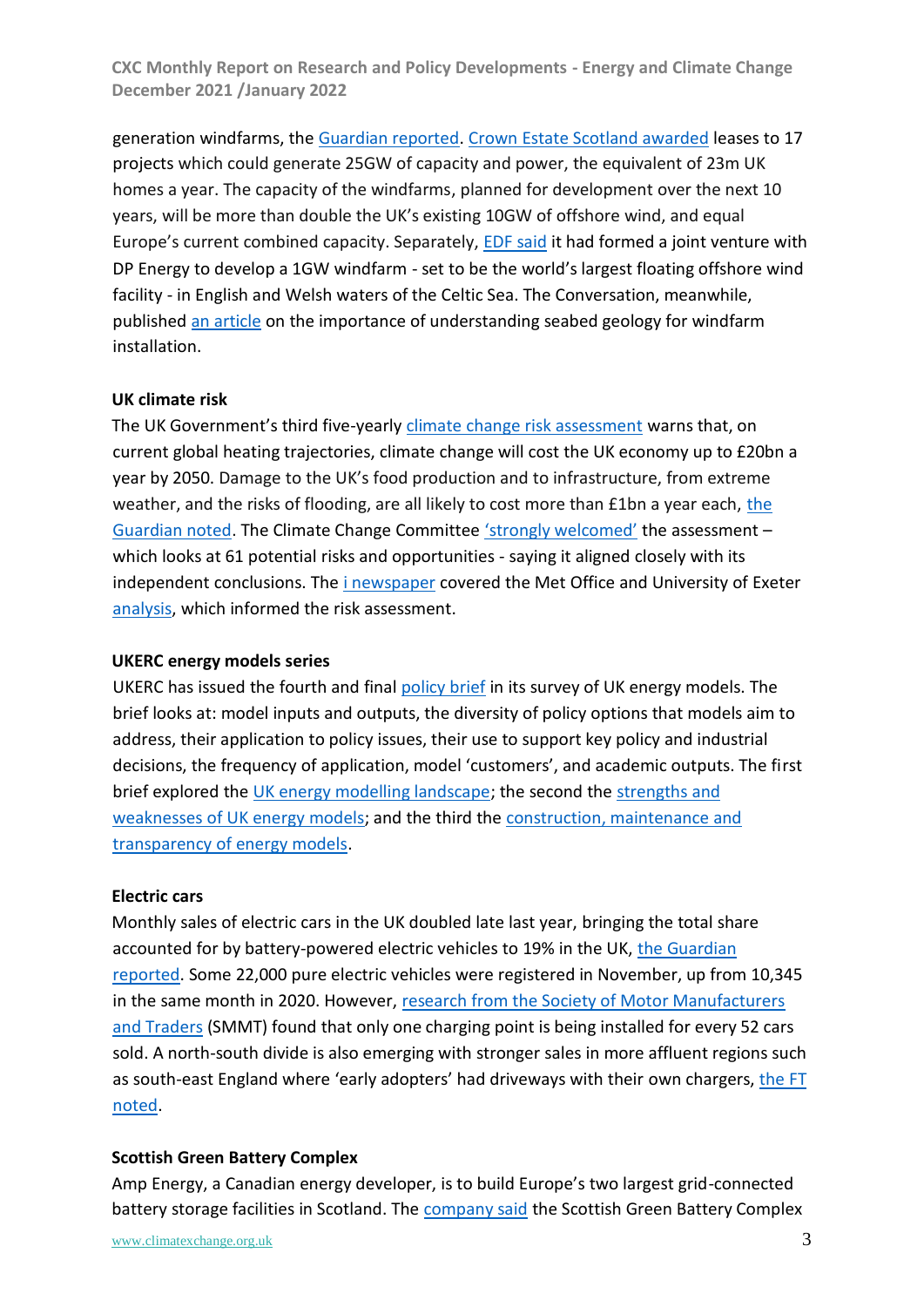would comprise two 400MW battery facilities in Hunterston and Kincardine. Due to come online in 2024, they will store and manage the dispatch of energy generated from wind farms, helping provide grid stability services across central Scotland, [Electrek reported.](https://electrek.co/2022/01/26/europes-largest-grid-connected-battery-storage-facilities-will-be-set-up-in-scotland/)

# **Car battery production**

Start-up Britishvolt has raised around £1.7bn in funding to build its car battery factory in north-east England, [the FT reported.](https://www.ft.com/content/96020ff3-4c01-41f7-9618-894fd65018d2) The investment was backed by a grant from the government, understood to be around £100m from the Automotive Transformation Fund, set up to attract battery developers and safeguard the future of the UK's car plants. The plant is set to employ about 3,000 workers when it reaches full capacity in around 2028, with the first batteries scheduled to start production in 2024, the [BBC reported.](https://www.bbc.co.uk/news/business-60066432)

# **Hot water cylinders**

The large number of homes in the UK without a hot water cylinder is set to hinder the move to net-zero emissions in the heat sector and increase the costs, the [Hot Water Association](https://www.hotwater.org.uk/18-million-homes-could-be-unable-to-decarbonise-heating/)  [has warned,](https://www.hotwater.org.uk/18-million-homes-could-be-unable-to-decarbonise-heating/) [Energy Live News reported.](https://www.energylivenews.com/2022/01/18/nearly-18m-british-homes-may-be-unable-to-decarbonise-heating/) In a [report,](https://hotwater.org.uk/uploads/6177D216E375E.pdf) the trade body says there has been a focus on heat sources, such as boilers and heat pumps, at the expense of hot water cylinders, which are required in most of the low-carbon heating solutions currently available. There is also currently untapped potential for cylinders to act as domestic batteries, it says. There are an estimated 9 million hot water cylinders installed in homes across England – less than 45% of the total, down from 77% in 2001, a fall attributed to the popularity of combi boilers.

#### **UK heating options**

A new type of heat pump that may soon be rolled out in the UK could ease the shift for homes to low-carbon heating[, the Guardian reported](https://www.theguardian.com/environment/2022/jan/07/new-heat-pump-could-ease-uk-shift-to-low-carbon-homes-say-developers). Sweden's Vattenfall and Dutch company Feenstra claim their new high-temperature heat pump could replace boilers without the need for added insulation or new radiators like other heat pumps. Separately, [research](https://www.imperial.ac.uk/energy-futures-lab/reports/briefing-papers/paper-8/) from Imperial's Energy Futures Lab, [reported in The Independent,](https://www.independent.co.uk/business/focus-on-deploying-heat-pumps-not-hydrogen-for-homes-this-decade-report-says-b2000745.html) argues that deploying heat pumps and boosting energy efficiency should be the priority for home heating in the UK in the next decade, rather than hydrogen; using hydrogen as an energy source in the gas grid is unlikely to be feasible until the early to mid-2030s at the very soonest. Meanwhile, Britain's gas grid is being prepared to accept a blend of up to 20% hydrogen from next year, [Engineering & Technology reported.](https://eandt.theiet.org/content/articles/2022/01/britain-s-gas-grid-preparing-to-accept-20-per-cent-hydrogen-mix-by-2023/) The Energy Networks Association (ENA) has [published a plan](https://www.energynetworks.org/newsroom/britains-gas-grid-ready-to-deliver-hydrogen-across-the-country-from-2023-energy-networks-announce) which sets out Britain's five gas grid companies will meet the target and an [explainer on hydrogen blending.](https://www.energynetworks.org/newsroom/h2explainer-what-next-for-hydrogen-blending)

# **UK electricity mix in 2021**

The UK's nuclear output fell to its lowest level since 1982 last year while wind generation dropped by 15%, according to a [Carbon Brief analysis](https://www.carbonbrief.org/analysis-uk-nuclear-output-falls-to-lowest-level-since-1982) of the UK's energy mix. Nevertheless, with demand barely recovering from 2020's coronavirus lockdowns, low-carbon sources still generated more than half of UK electricity in 2021, including 19% from wind, 14% from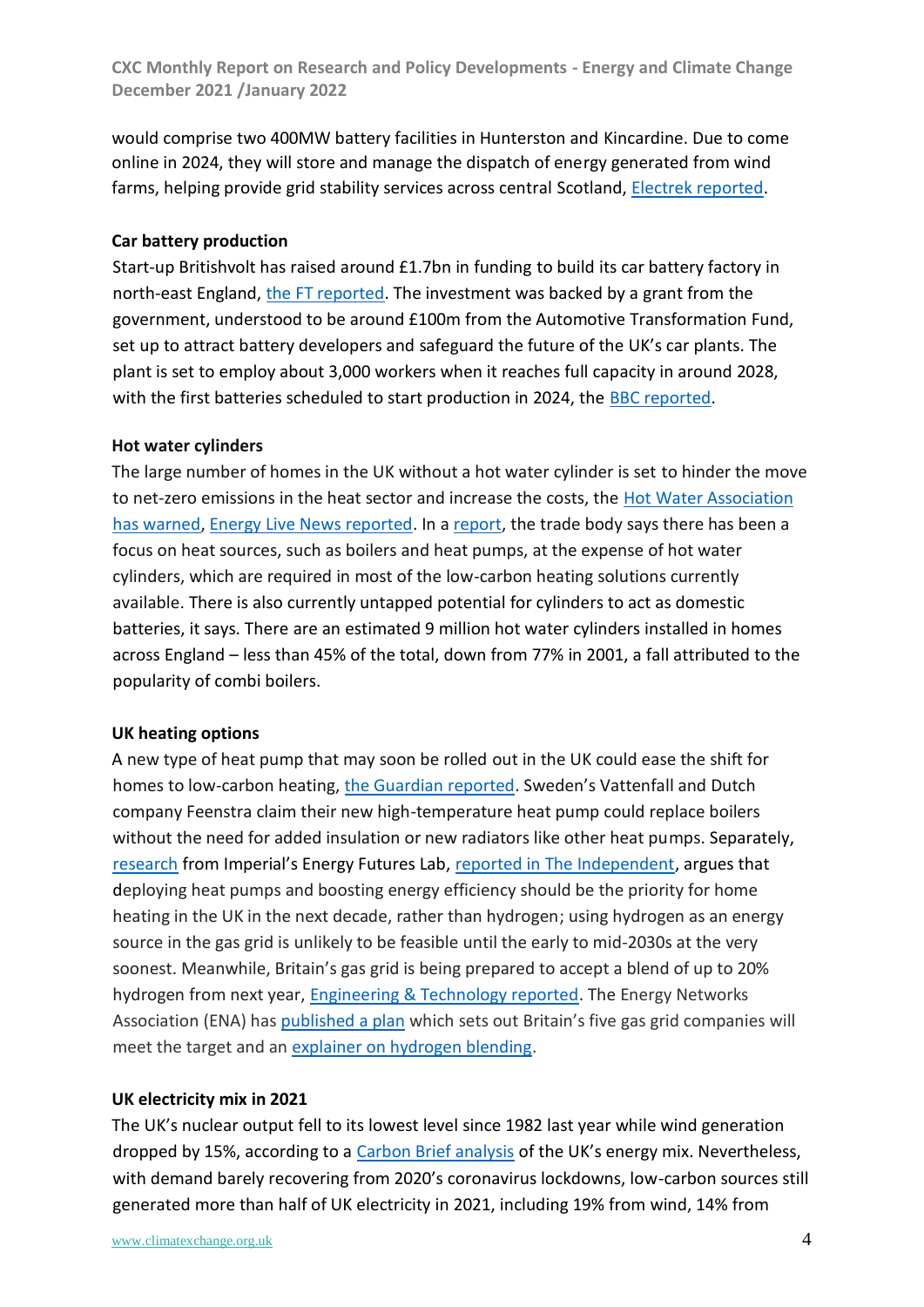nuclear, 12% from biomass and 4% from solar. The Conversation published an article on th[e](https://theconversation.com/unusually-calm-and-cloudy-weather-led-to-resurgence-in-fossil-fuel-use-in-2021-174573) [increase in fossil fuel use](https://theconversation.com/unusually-calm-and-cloudy-weather-led-to-resurgence-in-fossil-fuel-use-in-2021-174573) last year due to unusually calm and cloudy weather.

# **Sizewell nuclear funding**

The UK Government has given £100m in funding to the proposed Sizewell C new nuclear plant in Suffolk, the [BBC reported.](https://www.bbc.co.uk/news/business-60140854) The project, which has been strongly opposed locally, has not yet been approved; the funding aims to support its development and help attract other investors[. The FT said](https://www.ft.com/content/e941d822-2431-43ad-9b4c-911de5341f27) the move meant the government had moved closer to taking a stake in nuclear power generation for the first time in more than a decade. The funding would work like a convertible loan, becoming a government stake in the scheme or being repaid.

#### **Brexit and energy sector one year on**

The UK managed to set up its emissions trading system in record time while the impact of Brexit on new electricity interconnector capacity has not been as significant as some feared, according to a [UKERC paper](https://ukerc.ac.uk/publications/brexit-decarbonisation-1-year-on/) on Brexit and decarbonisation one year on. However, Brexit, in practical terms, is far from 'over', and energy and climate negotiations remain caught in the crossfire of friction between the UK and EU, it warns. Implementing Brexit has taken up civil service and political capacity, at a time when new climate policies are urgently required to get the UK back on track to meeting its legally binding emissions reduction targets, it says.

#### **Power link to France rejected**

The UK Government rejected a proposed 2GW power cable to France, [the BBC reported.](https://www.bbc.co.uk/news/uk-england-hampshire-60073706) The interconnector, which its backers said could provide up to 5% of the UK's power, had met with strong local opposition in the Portsmouth area, where cables to Normandy would have been laid.

#### **UK flash flooding**

UK towns and cities have been hit by flash flooding 51 times since 2007 according to a report [covered by the Guardian.](https://www.theguardian.com/environment/2022/jan/05/uk-towns-and-cities-hit-by-flash-flooding-51-times-since-2007) The [in-depth report,](http://www.brightblue.org.uk/wp-content/uploads/2022/01/In-deep-water.pdf) from the Bright Blue think tank, finds that 15 hospitals, 68 schools and at least 12 electricity sub-stations were disrupted by flood waters. Using a form of artificial intelligence called Natural Language Processing (NLP), the data was drawn from thousands of local, regional and national newspapers. As well as funding research, the report calls on government to conduct a civil resilience exercise for an extreme rainfall event in a UK urban area, incorporating significant infrastructure failure.

# Climate Science, Impacts and Adaptation

#### **Achieving net zero**

A [Perspectives piece](https://www.nature.com/articles/s41558-021-01245-w) in *Nature Climate Change* discusses the concept of net-zero emissions; climate ambition is increasingly expressed as a specific target date for reaching net zero, typically linked to the goals of the Paris Agreement, it notes. While net zero is intrinsically a scientific concept, it is also a frame of reference for climate action. Achieving net zero